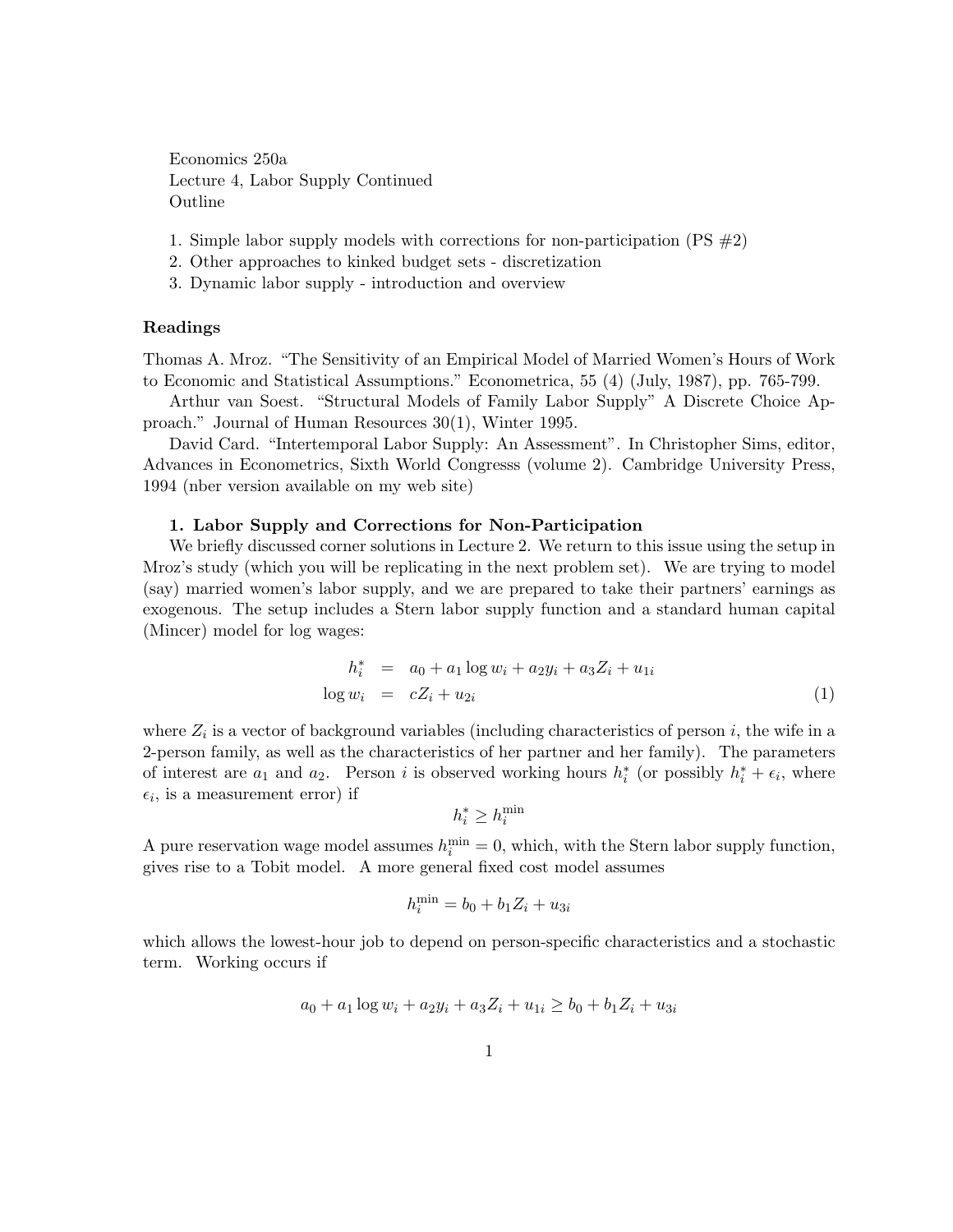$$
\begin{array}{rcl}\n\text{or} & \xi_i & = & u_{1i} + a_1 u_{2i} - u_{3i} \\
& > & -(a_0 - b_0) - a_2 y_i - (a_3 + a_1 c - b_1) Z_i.\n\end{array} \tag{2}
$$

If we assume that  $(u_{1i}, u_{2i}, u_{3i}) \sim N(0, \Sigma)$  we get a very convenient setup. Equation (2) yields a simple probit model for participation with latent normal error  $\xi_i$ . With 3 underlying error terms, this error is arbitrarily correlated with the error in the labor supply equation and with the error in the wage equation. (On the other hand, if  $u_{3i} = 0$  we have only 2 independent errors). We can estimate both the wage model and the hours equation by 2-step Heckit, or IV-Heckit.

The Heckit approach is a particular case of the so-called control function (CF) approach to censored data. The CF idea is to recognize that in the censored sample, the distribution of the error term is different for people with higher and lower probabilities of being in the sample. Heckman's original derivation assumed normality, which we will start with.

A key fact is that if  $(z_1, z_2) \sim N(0, \Sigma)$ , the distribution of  $z_1$  conditional on the event that  $z_2 > c$ , has a convenient functional form. Specifically, for joint normals we can always write:

$$
z_1 = r_{1,2}z_2 + \nu
$$

where  $r_{1,2} \equiv cov[z_1, z_2]/var[z_2] = \rho \sigma_1/\sigma_2$  is the regression coefficient of  $z_1$  on  $z_2$  and  $\nu$  is a normal variate with mean  $0$  that is independent of  $z_2$ . Thus

$$
E[z_1|z_2 \ge c] = r_{1,2}E[z_2|z_2 > c]
$$
  
=  $r_{1,2}\sigma_2 E\left[\frac{z_2}{\sigma_2}\right] \frac{z_2}{\sigma_2} > \frac{c}{\sigma_2}$   
=  $\rho \sigma_1 \frac{\phi\left(\frac{c}{\sigma_2}\right)}{1 - \Phi\left(\frac{c}{\sigma_2}\right)} = \rho \sigma_1 \frac{\phi\left(\frac{-c}{\sigma_2}\right)}{\Phi\left(\frac{-c}{\sigma_2}\right)} = \rho \sigma_1 \frac{\phi(\Phi^{-1}(p(\frac{-c}{\sigma_2})))}{p(\frac{-c}{\sigma_2})} = \rho \sigma_1 \lambda(p(\frac{-c}{\sigma_2}))$ 

where  $p(\frac{-c}{\sigma_0})$  $\frac{-c}{\sigma_2})\,=\,\Phi\left(\frac{-c}{\sigma_2}\right)$  $\overline{\sigma_2}$ ) and we have used the result that for a standard normal variate  $\omega$ ,  $E(\omega|\omega > a) = \phi(a)/[1 - \Phi(a)]$ . Look at this carefully: it says that

$$
E[z_1|z_2 > c] = k \cdot \lambda(p(\frac{-c}{\sigma_2}))
$$

where p is the probability of selection for the observation in question,  $k = \rho \sigma_1$  is a constant that has the same sign as  $\rho = correl(z_1, z_2)$  and  $\lambda(p) = \frac{\phi(\Phi^{-1}(p))}{p}$  $\frac{f(p)}{p}$  is a known, decreasing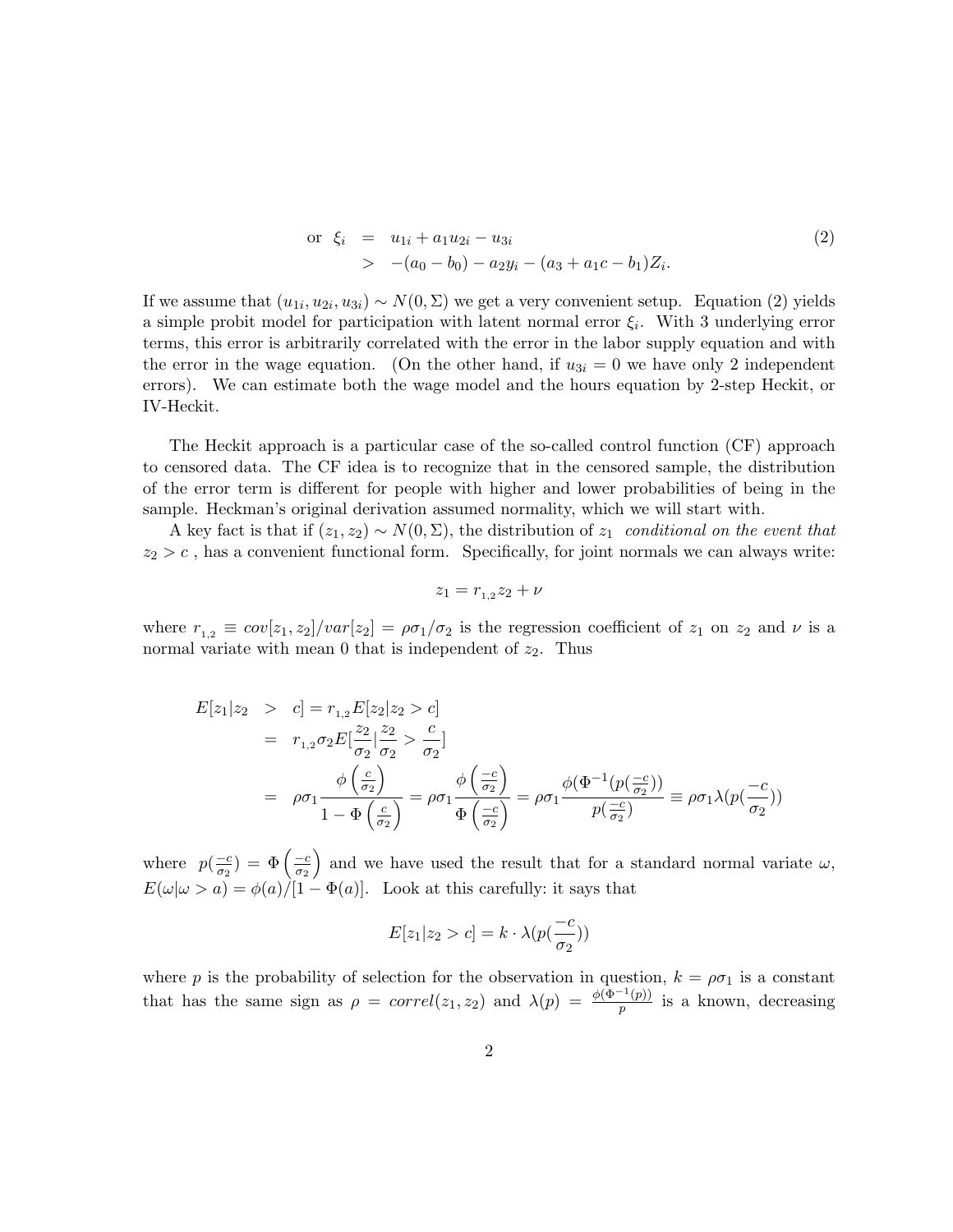function of p, with  $\lambda(p) > 0$ ,  $\lambda(p) \to \infty$  as  $p \to 0$ , and  $\lambda(p) \to 0$  as  $p \to 1$  (see the Figure at the end of the lecture). In our application  $z_2 > c$  is the condition for working (with probability p) and we will have  $2 \, z_1's$ : hours and wages, neither of which is observed for non-workers.

In a 2-stage Heckit you first estimate the parameters of a reduced form probit model that determines whether the outcome (or outcomes) of interest are observed. You then take the parameters of this model, use them to predict p for each observation in the observed data set, and form  $\lambda(p)$ . In the observed sample

$$
E[h_i|w_i, y_i, Z_i, working] = a_0 + a_1 \log w_i + a_2 y_i + a_3 Z_i
$$
  
+
$$
E[u_{1i}|\xi_i\rangle - (a_0 - b_0) - a_2 y_i - (a_3 + a_1 c - b_1) Z_i]
$$
  

$$
\Rightarrow h_i = a_0 + a_1 \log w_i + a_2 y_i + a_3 Z_i + k_1 \lambda(p_i) + \nu_{1i}
$$

and

$$
E[log w_i|y_i, Z_i, working] = cZ_i + E[u_{2i}|\xi_i > -(a_0 - b_0) - a_2y_i - (a_3 + a_1c - b_1)Z_i]
$$
  
\n
$$
\Rightarrow log w_i = cZ_i + k_2\lambda(p_i) + \nu_{2i}
$$

where  $(v_{i1}, v_{2i})$  are "good" errors (orthogonal to the included covariates). If we are worried that  $\log w_i$  or  $y_i$  are endogenous (or measured with a lot of error) then we have to apply IV-Heckit. Step 1 = probit for participation; step 2 = form  $\lambda(p)$ ; step 3: estimate first stage model for wages; step 4: estimate the labor supply model including  $\lambda(p)$  and instrumented values for wages. (Note: you should normally NOT do the 4th step yourself - use the 2SLS command). Another way to proceed would be to substitute  $\log w_i = cZ_i + u_{2i}$  into the hours equation, yielding

$$
h_i^* = a_0 + (a_1c + a_3)Z_i + a_2y_i + u_{1i} + a_1u_{2i}
$$

which is only observed for participants. So we get a selection-corrected reduced form hours model

$$
h_i = a_0 + (a_1c + a_3)Z_i + a_2y_i + k_3\lambda(p) + \nu_{3i}
$$

We can estimate the parameters  $c$  using a selection-corrected wage model, and the parameters  $(a_1c+a_3)$  and  $a_2$  using a selection-corrected hours model. We can then do method of moments to infer  $a_1$ .

An even more complex situation arises when we want to instrument  $y_i$  (either because of measurement error, or a concern that some of the variables that drive  $y_i$  also affect hours choices. This would lead to IV-Heckit with 2 endogenous variables

## Questions for discussion:

1) We clearly need instruments for the wage (given division bias). What are plausible candidates?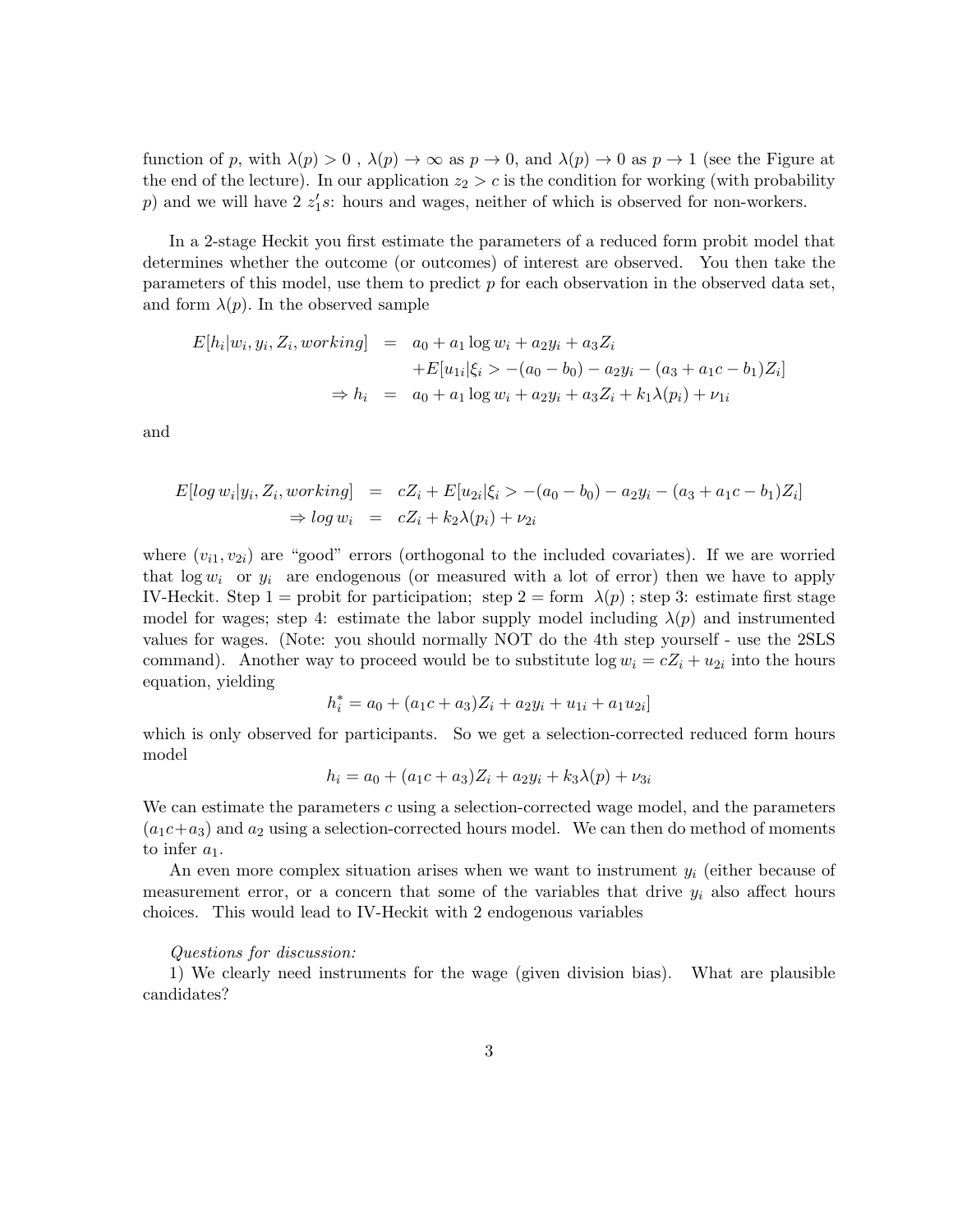2) We also need variables that move  $\lambda(p)$  around – so variables that determine the probability of participation but do not directly affect wages and hours. Thoughts?

#### Non-normal alternatives:

In general, for any pair of random variables  $(u, v)$  with some continuous density  $f(u, v)$ and marginal cdf  $F_v(v)$ :

$$
E[u|v > c] = \frac{\int_{-\infty}^{\infty} \int_{c}^{\infty} uf(u, v) dv du}{\int_{-\infty}^{\infty} \int_{c}^{\infty} f(u, v) dv du}
$$
  

$$
= \frac{1}{P(v > c)} \int_{-\infty}^{\infty} uf(u) \left( \int_{c}^{\infty} f(v|u) dv \right) du
$$
  

$$
= \frac{1}{P(v > c)} \int_{-\infty}^{\infty} u P(v > c|u) du
$$
  

$$
= G(c) \text{ for some function } G
$$
  

$$
= G(F_v^{-1}(p)) = H(p)
$$

where  $p = Prob(v > c)$ . So any two realizations of u from a censored sample where the censoring probabilities are the same have the same expected value. In general then, you can think of controlling for some flexible function of  $p$  in the censored regression model. If  $y = x\beta + \epsilon$  then

$$
E[y|x, v > c] = x\beta + H(p).
$$

for some  $H(p) = E[\epsilon]$ censoring event with prob. p. This idea can be generalized to more complex models for the "conditioning event".

# 2. Other approaches to kinked budget sets - discretization

Kinked budget sets and non-participation can be handled in a unified way by thinking of the budget set as consisting of discrete points. For example, we could discretize hours choices into 1 hour bins, or 5 hour bins, or even 3 choices:  $h=0$ ,  $h=20$ ,  $h=40$  (non-work, part-time, and full-time). This is arguably the state of the art for static labor supply.

The simplest implementation is to pick a parametric utility function  $u(x, h; \theta, z, \epsilon)$ , where θ represent parameters, z represent observable characteristics, and  $\epsilon$  represents unobserved heterogeneity. Then assume some simple way of classifying observed choices into the discrete options  $\{h_0 = 0, h_1, h_2, ... h_J\}$ , and make a set of assumptions that allow you to associate an earnings amount  $\{e_1, e_2, \ldots e_J\}$  with each choice. If the worker faces a fixed wage w, for example, then you could assume  $e_j = wh_j$ . More generally, the earnings amounts  $e_j$  can incorporate taxes and transfers, a premium or discount for part-time work, a fixed cost of working, etc). A worker with heterogeneity  $(z, \epsilon)$  evaluates  $u(y + e_j h_j; \theta, z, \epsilon)$  for each option and chooses the highest utility. In practice there are a lot of delicate issues. The most serious problem is that now we have to come up with values for  $(h_i, e_i)$  for J choices, at most 1 of which is actually observed.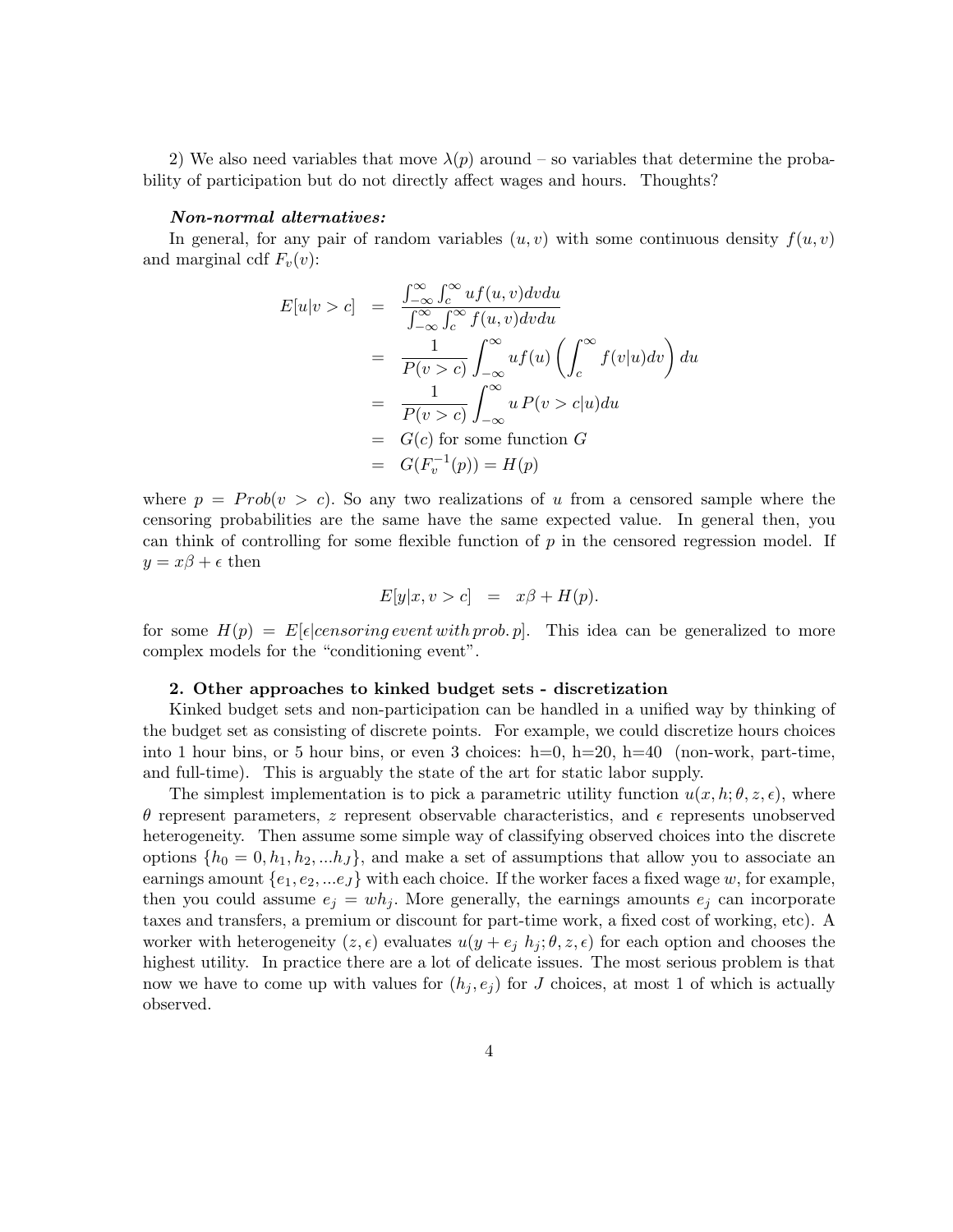A second issue is how to incorporate random taste variation in the  $\epsilon$  vector. A starting point for this line of work is usually a multinomial logit model

$$
u(y + e_j, h_j; \theta, z, \epsilon) = v(y + e_j, h_j; \theta, z) + \epsilon_j
$$

where  $\epsilon_i$  are extreme value type 1 errors, and v is some convenient functional form. If the wage w was known for each person this would lead to a simple MNL choice model

$$
\Pr(choice \space j \mid w, z) = \frac{\exp(v(y + e_j(w), h_j; \theta, z))}{\sum_k v(y + e_k(w), h_k; \theta, z)}
$$

A very simple example of this approach is as follows. First, assume that each person faces a parameteric gross market wage  $w$ , and that the hours choices are some fixed set, e.g.,  $\{0, 5, 10, 15... \}$ . Knowing the tax schedule, find  $\{e_i(w)\}\$ , the net earnings at each  $h_i$  for a person with gross wage w. Since the wage is not observed for non-workers (and may be measured with error), assume a DGP for wages that implies a density  $f(w|z)$ , and treat w as an endogenous outcome. Then the likelihood for the observed workers is of the form:

$$
Pr(choice \; j, w \; | \; z) = Pr(choice \; j \; | \; w, z) \times f(w \; | \; z).
$$

The likelihood for non-workers is

$$
Pr(nonwork \mid z) = \int Pr(choice \mid j = 0 \mid w, z) \times f(w \mid z) dw
$$

An example of this approach is van Soest (1995). A more recent variant is:

Arthur van Soest, Marcel Das and Xiaodong Gong, "A Structural Labour Supply Model with Flexible Preferences". Journal of Econometrics 107 (2002), pp. 345-374.

## 3. Intertemporal Labor Supply

Intertemporal labor supply (ils) models are used to analyze responses to variation over time in wages or income. There are three main dimensions of intertemporal labor supply:

(1) the pure lifecycle dimension. Wages have a hump-shaped pattern over the lifecycle. Do people respond to this variation?

(2) the macro dimension. Hours of work vary over the business cycle. Can we interpret this as an endogenous response to wages?

(3) the idiosyncratic dimension. A person may have temporarily higher wages in some period. How does he/she respond?

Denote periods (e.g., years) by t. Consumption in period t is  $c_t$ , hours of work are  $h_t$ , the wage is  $w_t$ . Individuals have an additively separable intertemporal utility function

$$
u(c_t, h_t; a_t) + \beta u(c_{t+1}, h_{t+1}; a_{t+1}) + \beta^2 u(c_{t+2}, h_{t+2}; a_{t+2}) + \dots
$$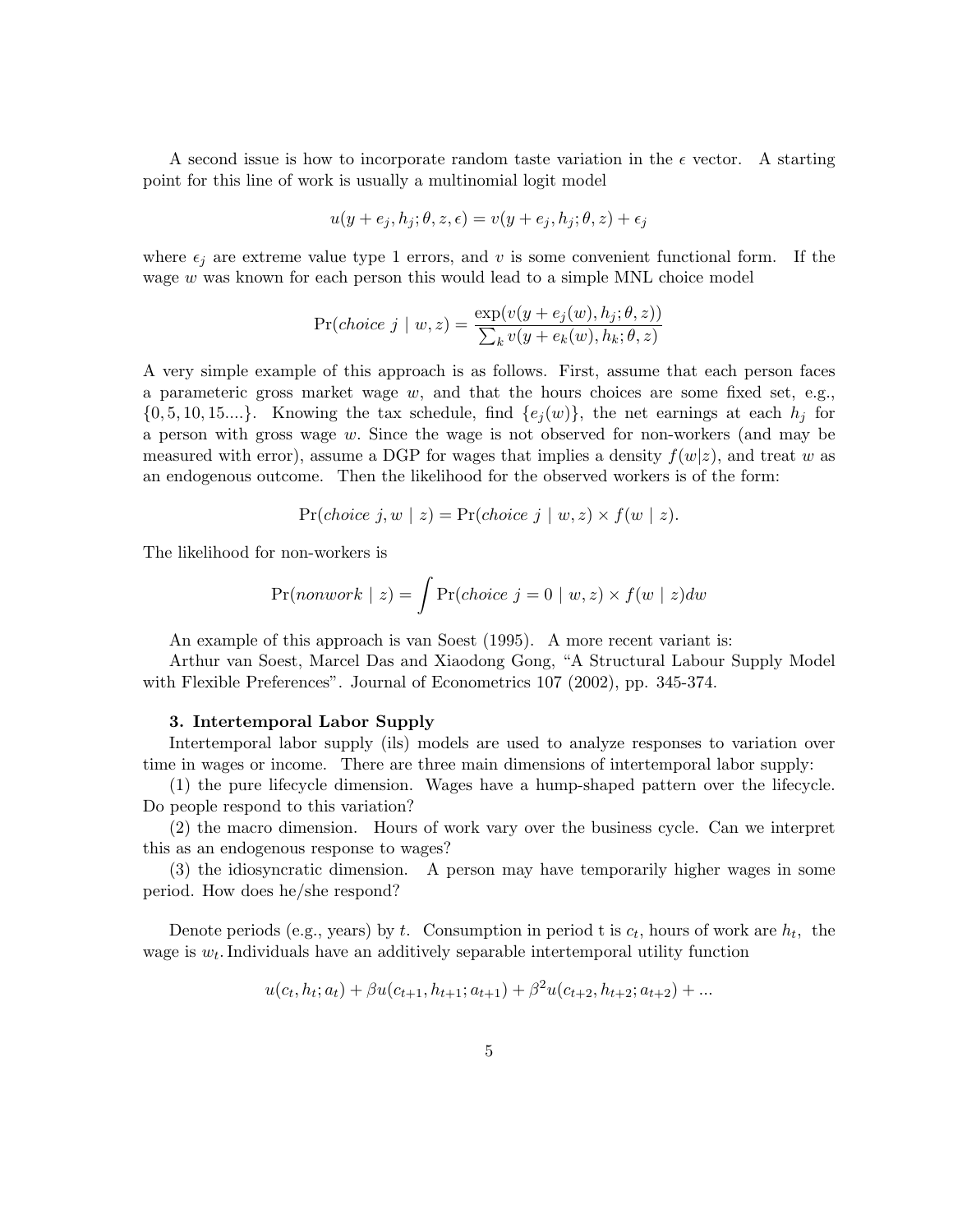where  $a_t$  is a preference shock in period t. The intertemporal budget contraint is

$$
A_{t+1} = (1 + r_t)(A_t + y_t + w_t h_t - c_t)
$$

where  $A_t$  represent real assets in period t, and  $r_t$  is the real interest rate from t to  $t+1$ . The Bellman equation is

$$
V_t(A_t) = \max_{c_t, h_t} u(c_t, h_t; a_t) + \beta E_t[V_{t+1}((1+r_t)(A_t + y_t + w_t h_t - c_t))]
$$

The f.o.c. are

$$
u_c(c_t, h_t; a_t) - \beta(1 + r_t)E_t[V'_{t+1}(.)] = 0
$$
  

$$
u_h(c_t, h_t; a_t) + \beta w_t(1 + r_t)E_t[V'_{t+1}(.)] = 0
$$

Define

$$
\lambda_t \equiv V'_t(A_t) = \beta(1 + r_t)E_t[V'_{t+1}(.)] = \beta(1 + r_t)E_t[\lambda_{t+1}],
$$

where the second equality is from the envelope theorem and the third just uses the definition of  $\lambda_{t+1}$ . We can rewrite the f.o.c. as

$$
u_c(c_t, h_t; a_t) = \lambda_t
$$
  

$$
u_h(c_t, h_t; a_t) = -w_t \lambda_t
$$

implying a tangency condition (or within-period efficiency condition)

$$
\frac{-u_h(c_t, h_t; a_t)}{u_c(c_t, h_t; a_t)} = w_t
$$

Note that the budget constraint within the period is

$$
c_t = w_t h_t + y_t - [\frac{A_{t+1}}{1+r_t} - A_t]
$$

So the within-period choices are the same as a person with the same utility function would make in a static problem with non-labor income

$$
S_t = \frac{y_t - S_t, \quad \text{where}}{1 + r_t} - A_t
$$

The within-period f.o.c. define Frisch demands

$$
c_t = c^F(w_t, \lambda_t, a_t)
$$
  

$$
h_t = h^F(w_t, \lambda_t, a_t)
$$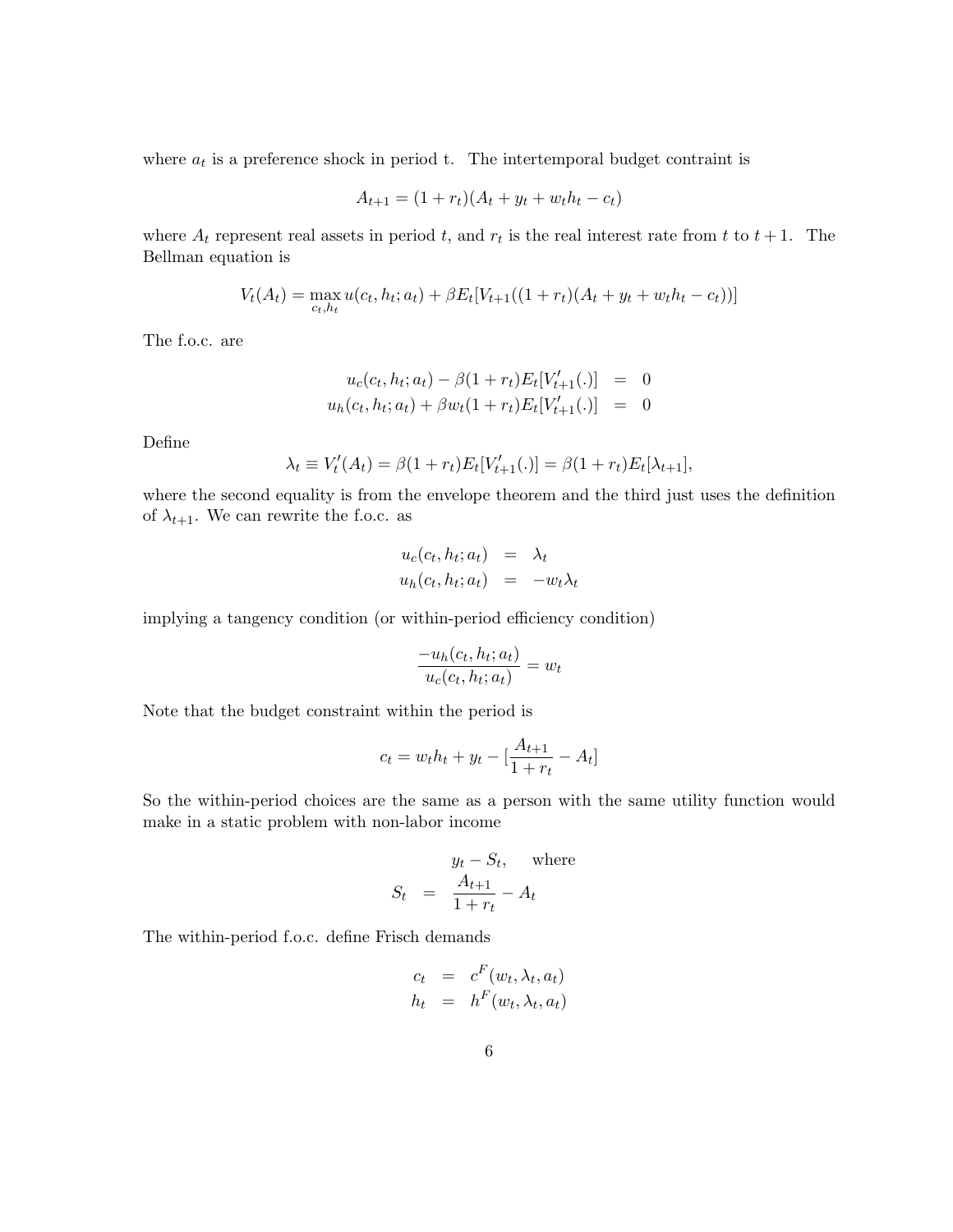These are also called the lambda-constant or intertemporal consumption and hours choices. There are 4 elasticities

$$
\frac{\partial \log h^F}{\partial \log w}, \frac{\partial \log h^F}{\partial \log \lambda}, \frac{\partial \log c^F}{\partial \log w}, \frac{\partial \log c^F}{\partial \log \lambda}.
$$

The response of hours to wages holding constant  $\lambda$  is called the intertemporal substitution elasticity. Recall there are also compensated and uncompensated responses

$$
\frac{\partial \log h^c(w, u)}{\partial \log w}, \frac{\partial \log h(w, y)}{\partial \log w}
$$

We showed in the first lecture that  $\frac{\partial \log h^F}{\partial \log w} \geq \frac{\partial \log h^c(w,u)}{\partial \log w} \geq 0$ . Looking at the f.o.c. we get

$$
\begin{pmatrix} dc \\ dh \end{pmatrix} = \begin{bmatrix} U_{cc} & U_{ch} \\ U_{hc} & U_{hh} \end{bmatrix}^{-1} \begin{bmatrix} 1 & 0 \\ -w & -\lambda \end{bmatrix}
$$

So

$$
\frac{\partial h^F}{\partial w} = \frac{1}{U_{cc}U_{hh} - U_{ch}^2} \begin{vmatrix} U_{cc} & 0 \\ U_{hc} & -\lambda \end{vmatrix} = \frac{-\lambda U_{cc}}{\Delta}
$$

The other derivatives are

$$
\frac{\partial h^F}{\partial \lambda} = \frac{-wU_{cc} - U_{hc}}{\Delta}
$$

$$
\frac{\partial c^F}{\partial \lambda} = \frac{wU_{ch} + U_{hh}}{\Delta}
$$

$$
\frac{\partial c^F}{\partial w} = \frac{\lambda U_{ch}}{\Delta}
$$

Using these relations we can show that

$$
\frac{\partial \log h^F}{\partial \log w} = \frac{\partial \log h^F}{\partial \log \lambda} + \frac{c}{wh} \frac{\partial \log c^F}{\partial \log w}
$$

So in the separable case  $(U_{ch} = 0)$ , we get that the  $\frac{\partial \log h^F}{\partial \log w} = \frac{\partial \log h^F}{\partial \log \lambda}$  $\frac{\partial \log h^2}{\partial \log \lambda}$ . More generally if  $c \approx wh$  this shows that hours have to vary more than consumption in response to expected wage variation. So an agent should increase savings when the wage is high.

EXERCISE: Consider an agent with a given per-period utility function  $u(c, h)$  who solves a 1-period optimization:

$$
\max_{c,h} u(c,h) \text{ s.t. } c = wh + y
$$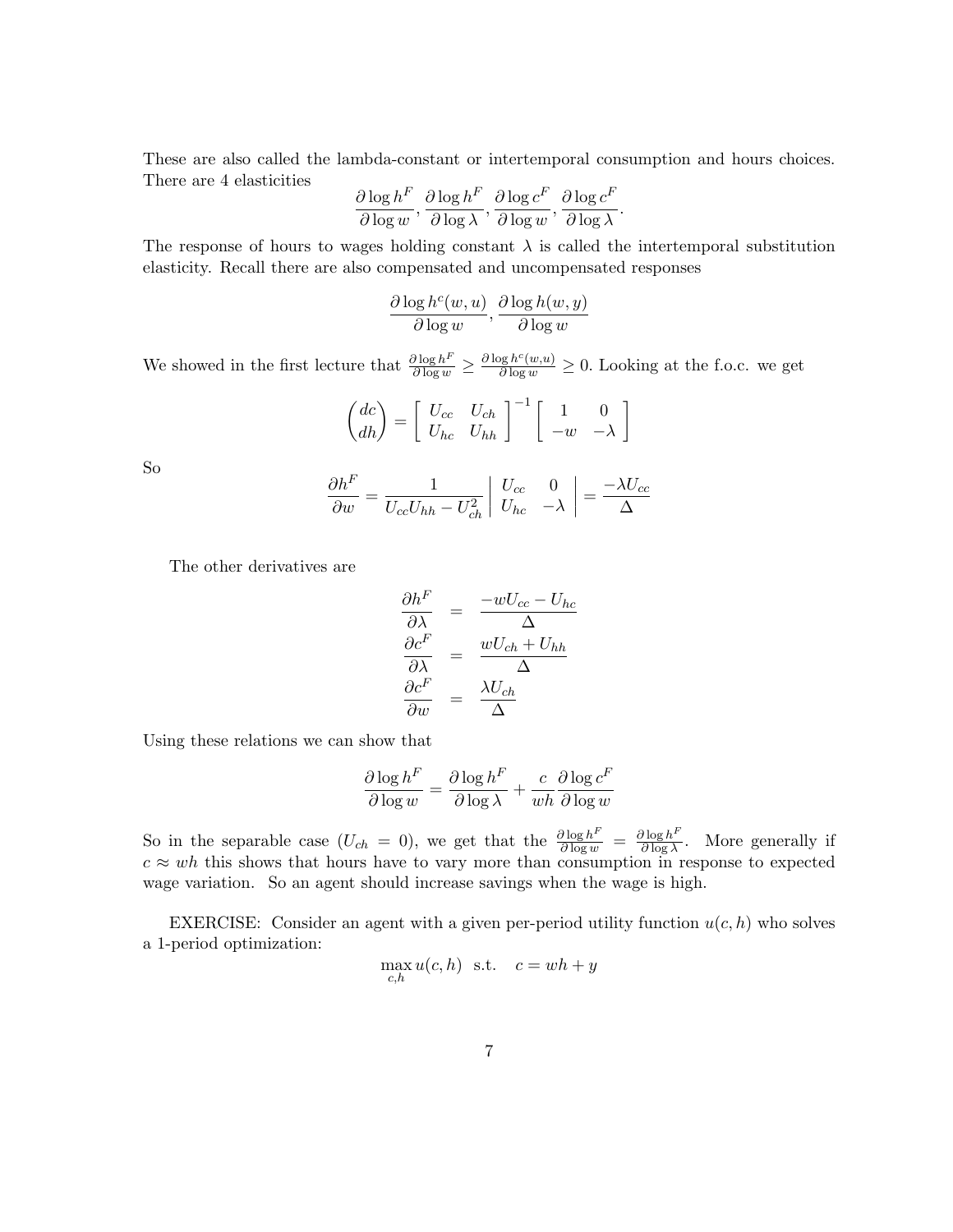Using Cramer's rule, find  $\frac{\partial h}{\partial w}$ ,  $\frac{\partial h}{\partial y}$ . Show that

$$
\frac{\partial h^c}{\partial w} = \frac{-\lambda}{w^2 U_{cc} + 2wU_{ch} + U_{hh}}
$$

$$
\frac{1}{\frac{\partial h^c}{\partial w}} - \frac{1}{\frac{\partial h^f}{\partial w}} \ge 0.
$$

and that

What is the intertemporal substitution elasticity? Start with the case where  $U(c, h) =$  $\phi(c) - \psi(h)$ . Then  $u_c = \lambda_t$  means that  $c_t = c^* = const.$  (holding constant  $a_t$ ). This was Friedman's assumption in the PIH model. In this case, as wages vary along an expected profile (so  $\lambda_t = E_{t-1}[\lambda_t]$ ) the agent finds an hours choice such that

$$
\frac{-u_h(c^*,h_t)}{u_c(c^*,h_t)} = w_t
$$

This is illustrated in Figure 4.2 at the end.

Note that utility  $U(c, h) = \phi(c^*) - \psi(h_t)$  is *lower* in high wage-periods, but the person also gains savings, which have marginal value  $\lambda_t = \phi'(c^*)$ : so flow utility is

$$
\phi(c^*) - \psi(h_t) + \lambda_t (w_t h_t - c^*).
$$

In the non-separable case we have a locus of points  $(c, h)$  s.t.  $U_c(c, h) = \lambda$ . As wages vary along an expected trajectory the agent finds a point on this locus with  $\frac{-u_h(c,h)}{u_c(c,h)} = w$ . Note that (ignoring preference changes over time):

$$
U_c(c^F(w_t, \lambda), h^F(w_t, \lambda)) = \lambda
$$

implying that

$$
\frac{\partial c^{F}(w_{t}, \lambda)}{\partial w} = -\frac{U_{ch}}{U_{cc}} \frac{\partial h^{F}(w_{t}, \lambda)}{\partial w}
$$

and since  $\frac{\partial h^F(w_t, \lambda)}{\partial w} > 0$ , and  $U_{cc} < 0$ , the agent will consume more or less in high-wage periods depending on the sign of  $U_{ch}$ . It is commonly asserted that  $U_{ch} > 0$ . In this case the locus is negatively sloped, as shown in Figure 4.3.

# Dealing with Uncertainty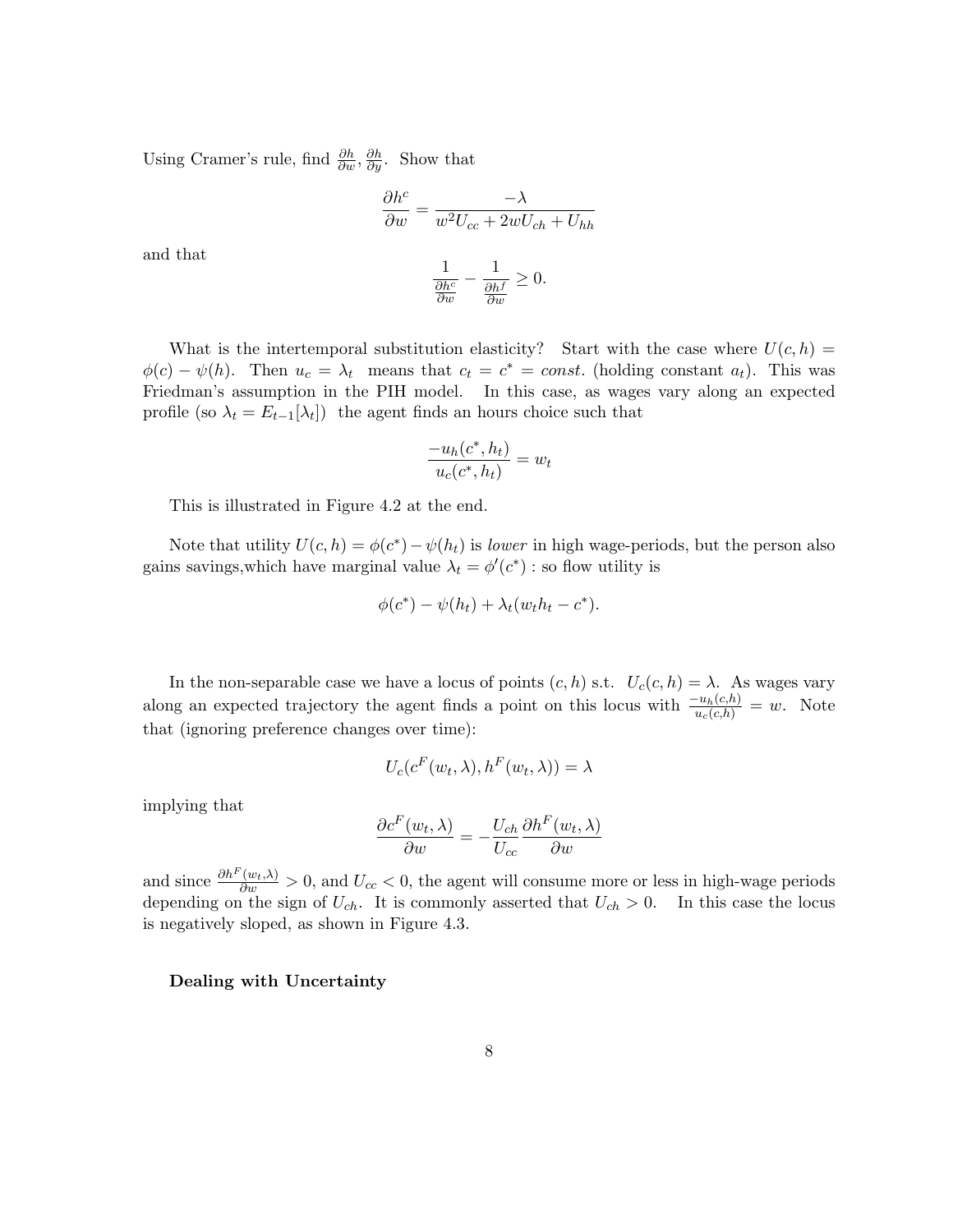What happens if there are unexpected changes? Let's log-linearize the f.o.c.:

$$
\log h_t = a_t' + \eta \log w_t + \delta \log \lambda_t
$$

And in the previous period

$$
\log h_{t-1} = a'_{t-1} + \eta \log w_{t-1} + \delta \log \lambda_{t-1}
$$

Differencing we get

$$
\Delta \log h_t = \log h_t - \log h_{t-1} = \Delta a'_t + \eta \Delta \log w_t + \delta (\log \lambda_t - \log \lambda_{t-1})
$$

But from the f.o.c recall

$$
\lambda_{t-1} = \beta(1+r)E_{t-1}[\lambda_t]
$$

so

$$
\log \lambda_{t-1} = \log[\beta(1+r)] + \log E_{t-1}[\lambda_t]
$$

Now let

$$
\log E_{t-1}[\lambda_t] = E_{t-1} \log[\lambda_t] + \phi_t \quad \text{(see note } \blacklozenge\text{)}
$$

and define the innovation in the log marginal utility of income as  $\xi_t$  where:

$$
\log \lambda_t = E_{t-1} \log[\lambda_t] + \xi_t
$$

Combining all these terms we get

$$
\log \lambda_{t-1} = \log[\beta(1+r)] + \log E_{t-1}[\lambda_t]
$$
  
= 
$$
\log[\beta(1+r)] + E_{t-1} \log[\lambda_t] + \phi_t
$$
  
= 
$$
\log[\beta(1+r)] + \log \lambda_t - \xi_t + \phi_t
$$

or

$$
\log \lambda_t = \log \lambda_{t-1} - \log[\beta(1+r)] - \phi_t + \xi_t
$$

So

$$
\Delta \log h_t == \Delta a'_t + \eta \Delta \log w_t + \delta \xi_t - \delta (\phi_t + \log[\beta(1+r)]
$$

This says that the change in hours depends on:

the change in tastes  $\Delta a_t'$ the change in wages (with an elasticity  $\eta$ ) the innovation in the log MU of income (with an elasticity  $\delta \geq 0$ ) two terms which are constants

An expected change in wages leaves  $\lambda_t$  unchanged and leads to a change in hours  $\eta\Delta \log w$ . An unexpected change, however, has wealth effects: an unexpected rise in  $w_t$  will lower log  $\lambda_t$ , especially to the extent it is expected to persist. Empirically this means that it is very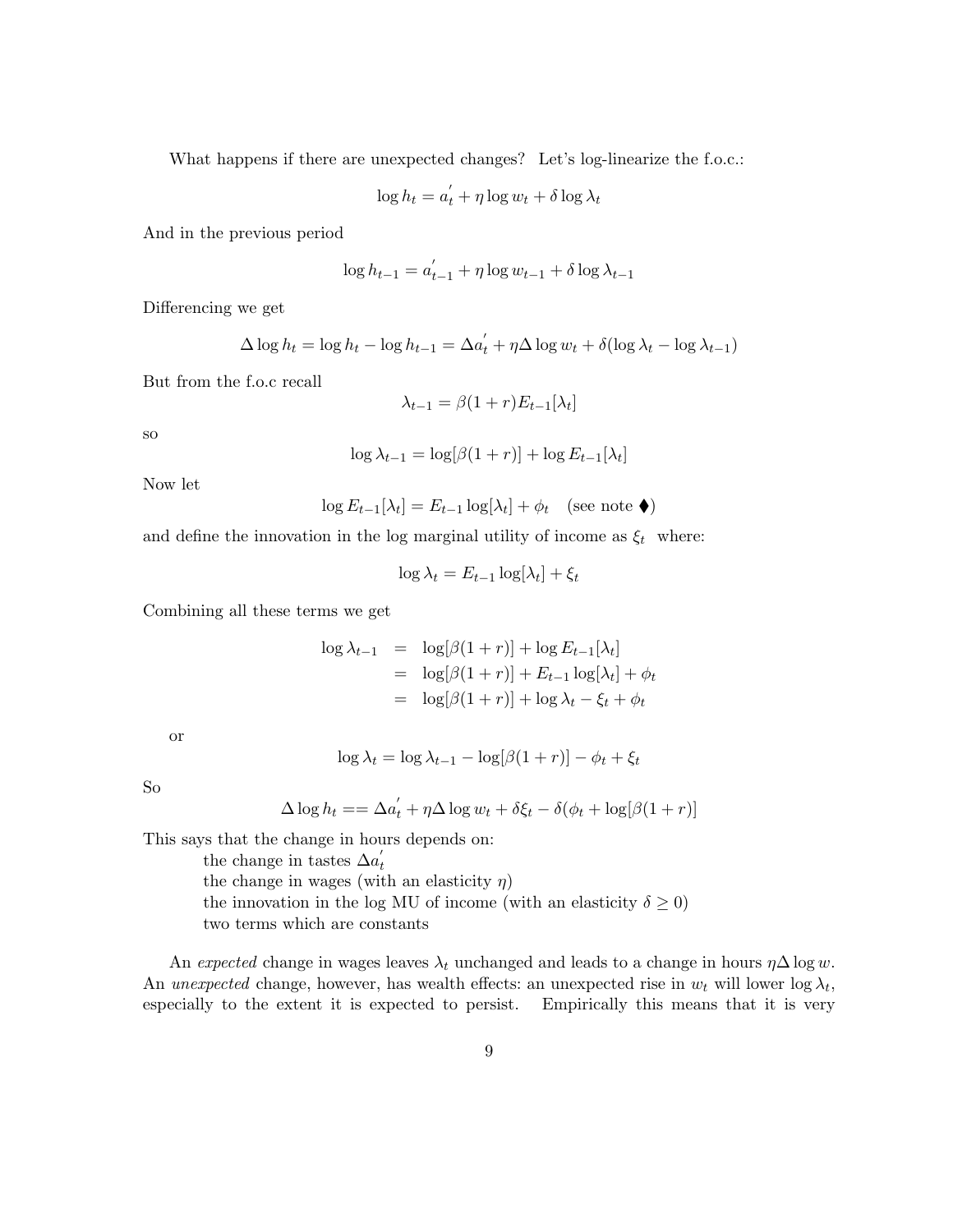important to know whether wage innovations are mainly transitory or mainly persistent. The supply response to a transitory wage change is necessarily bigger (unless leisure is an inferior good).

## ◆ Aside

what is the relationship of  $E[\log x]$  and  $\log E[x]$ ? One easy case is when x is log-normally distributed:  $\log x \sim N(\mu, \sigma^2)$ . (Wages are approximately log-normal so this is often a useful case for labor economics). In the log-normal case:

$$
E[x] = \exp(\mu + \frac{1}{2}\sigma^2)
$$

so

$$
\log E[x] = \mu + \frac{1}{2}\sigma^2 = E[\log x] + \frac{1}{2}var[\log x]
$$

In the labor supply setting, then, if  $\lambda_t$  was log-normal we would have that

$$
\phi_t = \frac{1}{2}var_{t-1}[\log \lambda_t]
$$

which could well vary over time or across people.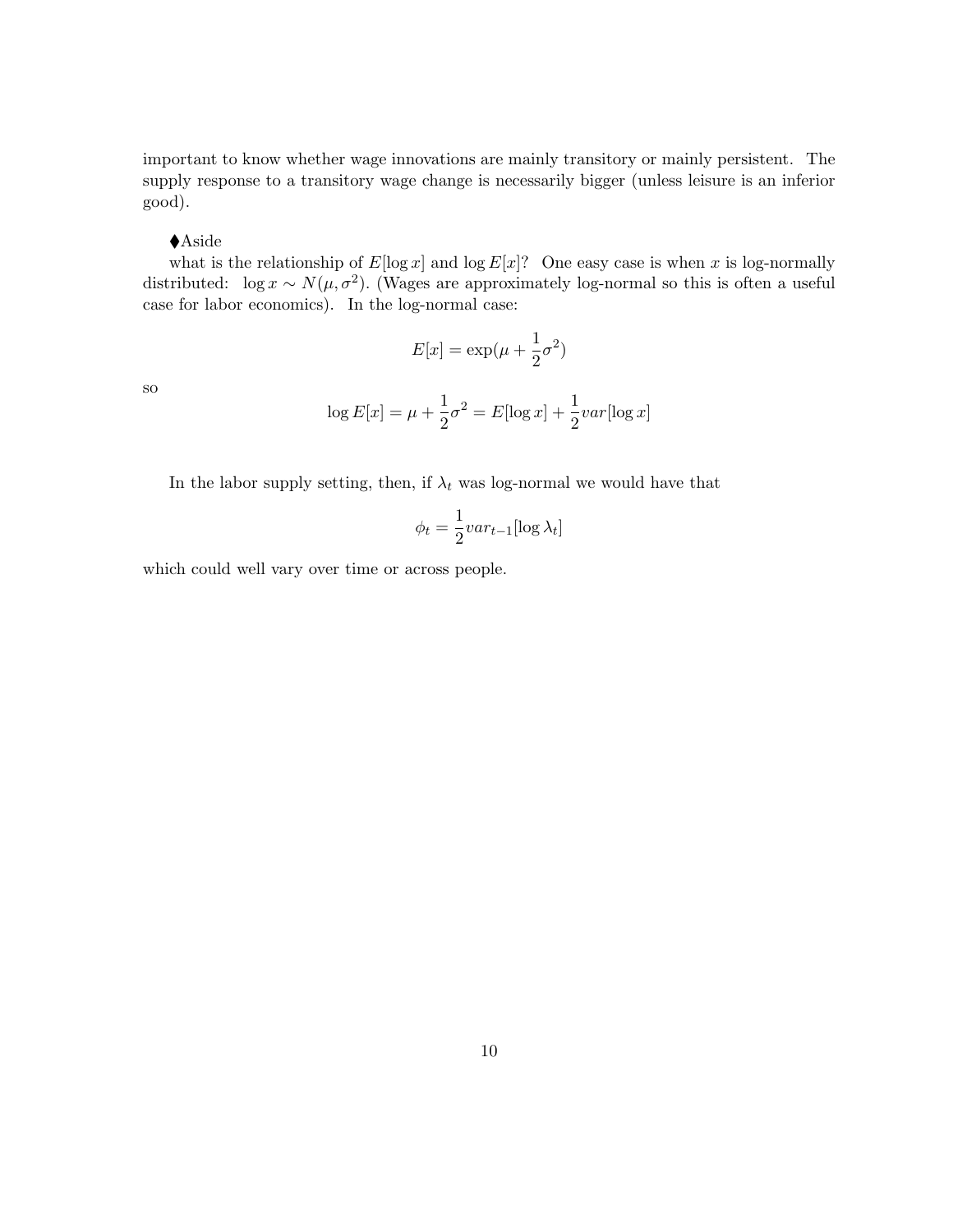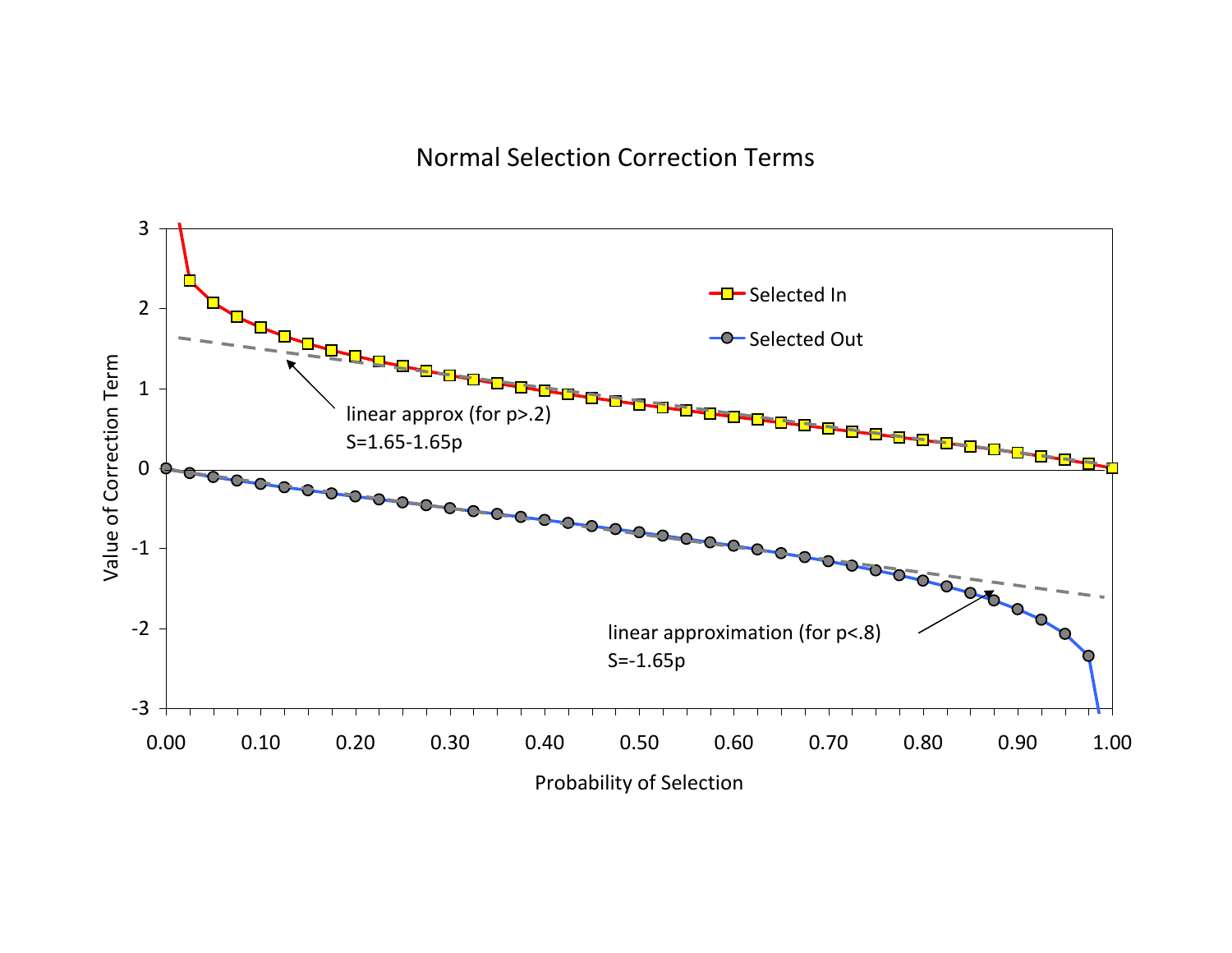Figure 4.2: Intertemporal Labor Supply Choices: Separable Case